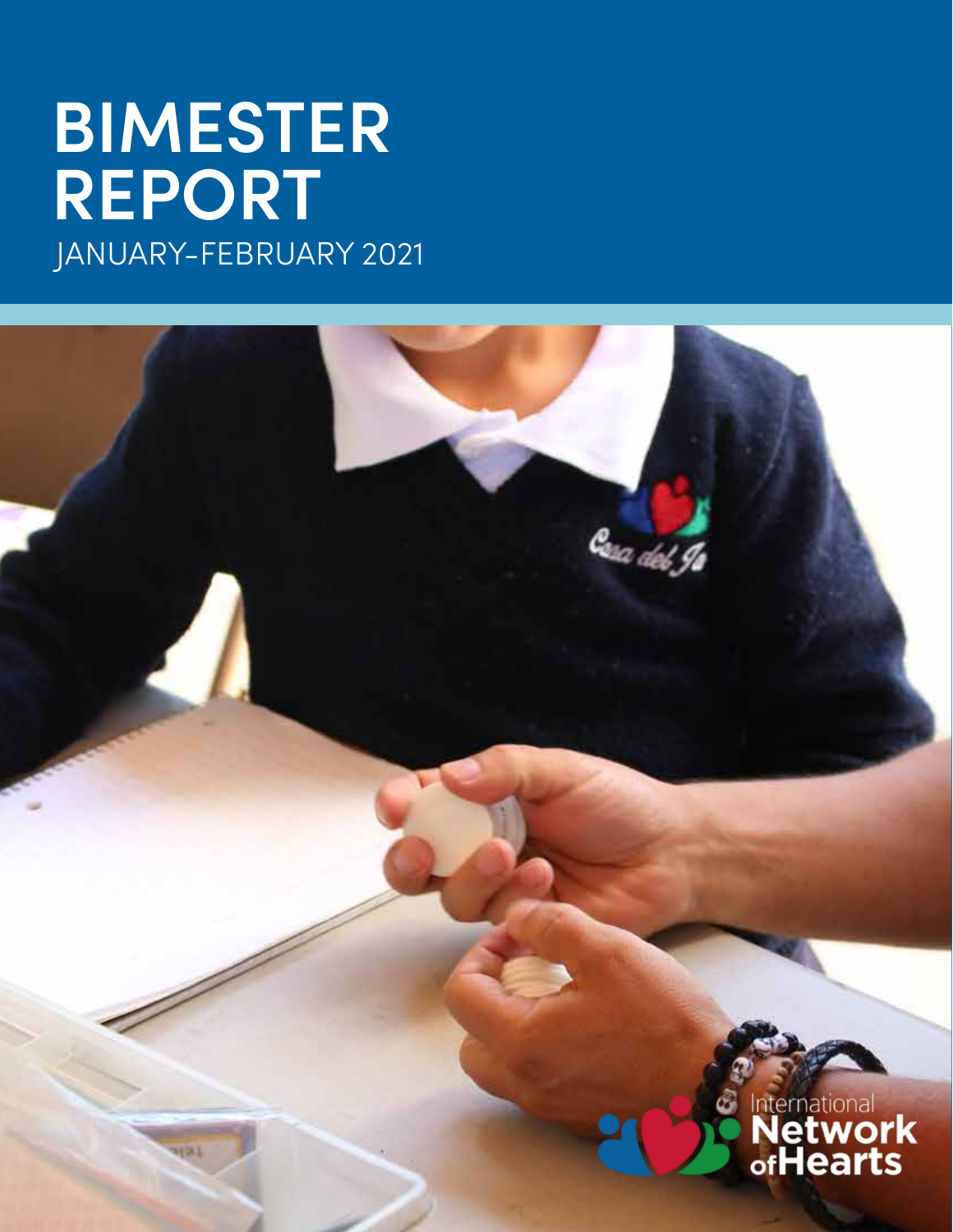# **INDEX**

#### **Int. Network Of Hearts**

**01**

Remodeling in Casa del Jardín I

**02** New hygiene protocol

**03** Installation of new security cameras

#### **Shelters La Casa del Jardin**

**01** Bachelor's degree graduation

**02** Visit to El parque de la Amistad

**03** Harvest in orchard garden

**04** Dental and orthodontic care

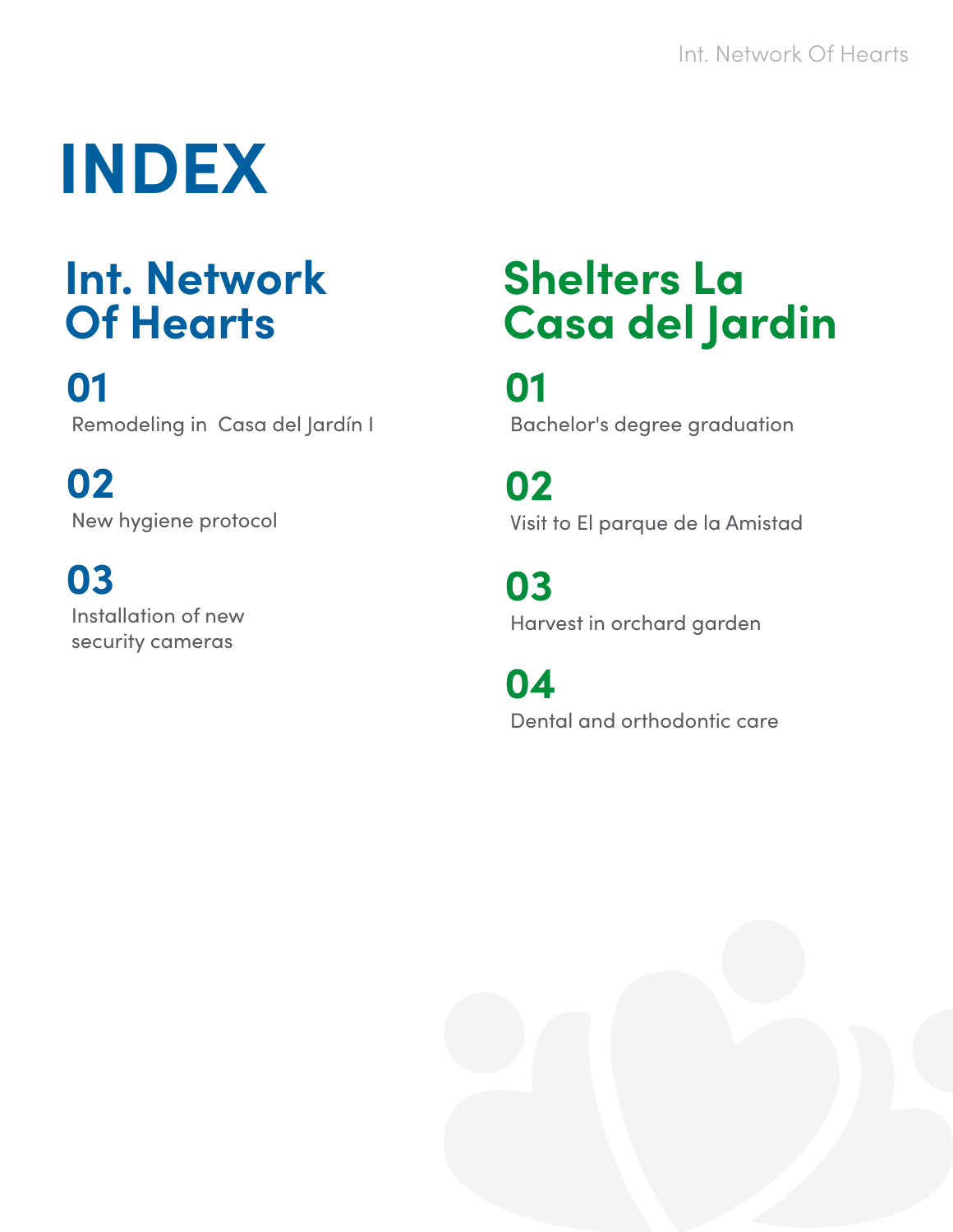## **Int. Network Of Hearts**

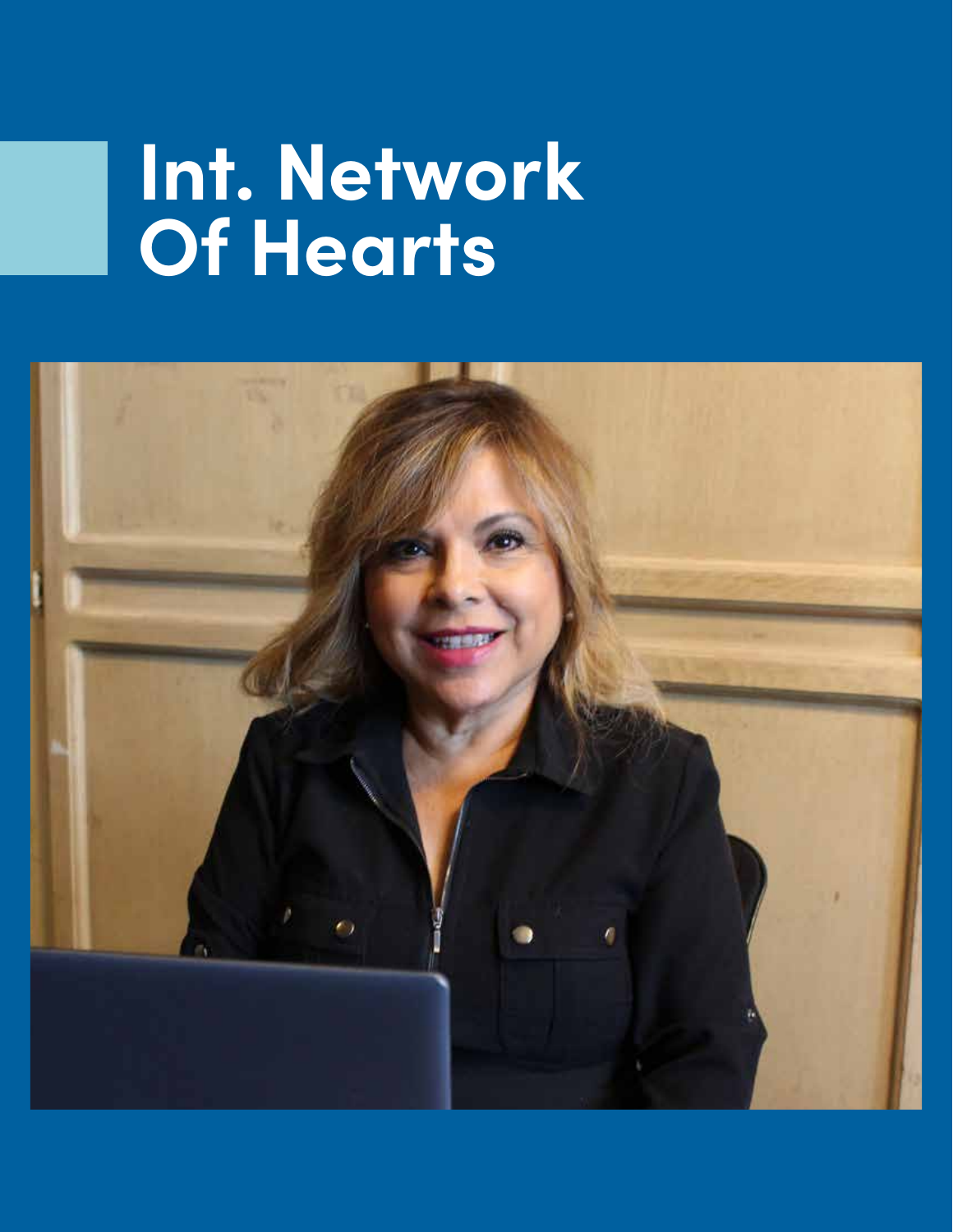### 01 **Remodeling in Casa del Jardín I**

We are so thankful for our volunteers who helped us replace the flooring in our school area. This will allow our children to take their classes in a more dignified and hygienic area. We thank our volunteers for their continued support!



Change of carpets in the school area of Casa del Jardín I.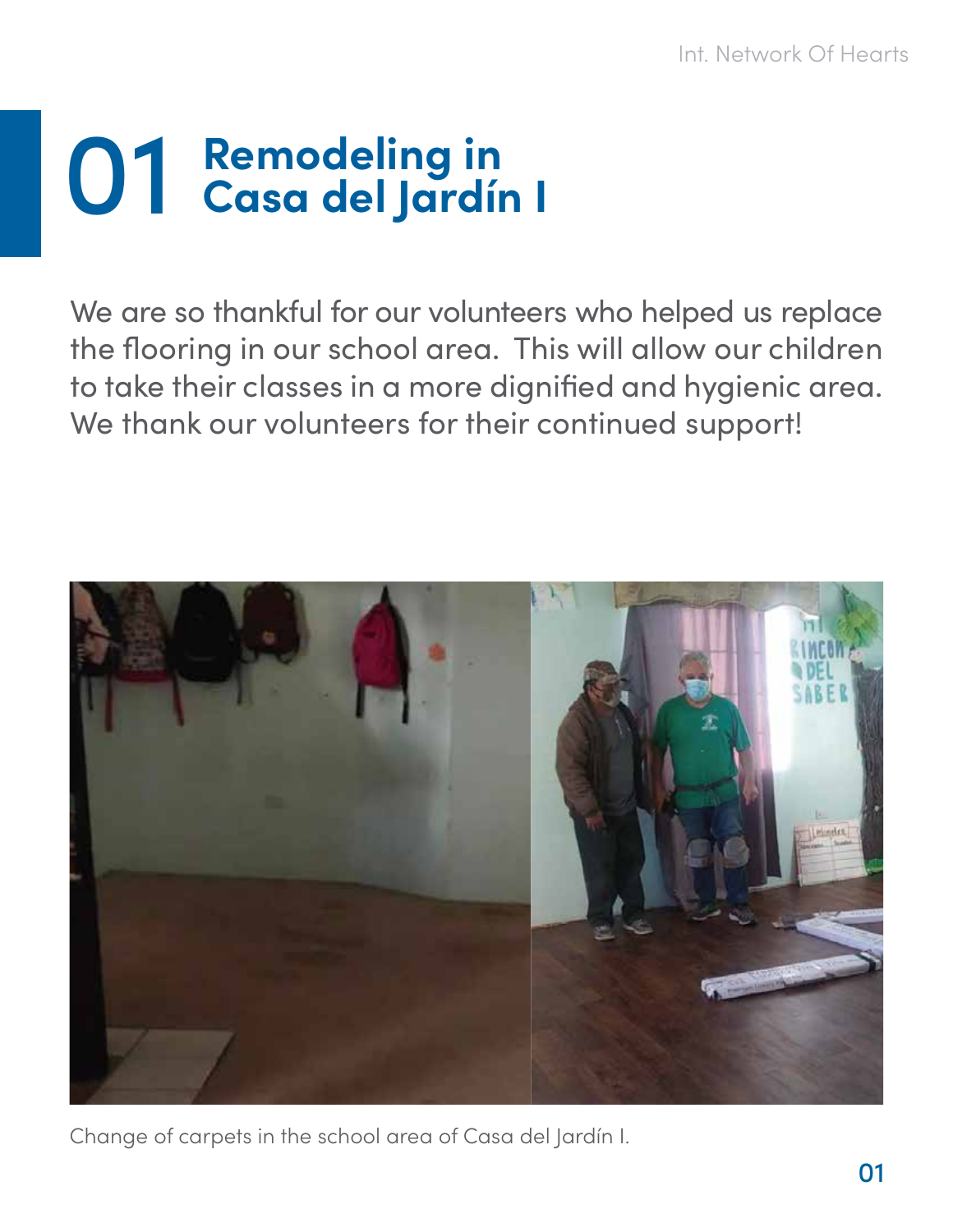### 02 **New hygiene protocol**

Due to the pandemic, we implemented a health safety protocol. We provide our team with masks, antibacterial gel, and digital thermometers to ensure the safety of our children and staff. We recognize that is takes all of us working together to be able to keep our children safe and moving forward in their efforts toward healing.



New hygiene protocol.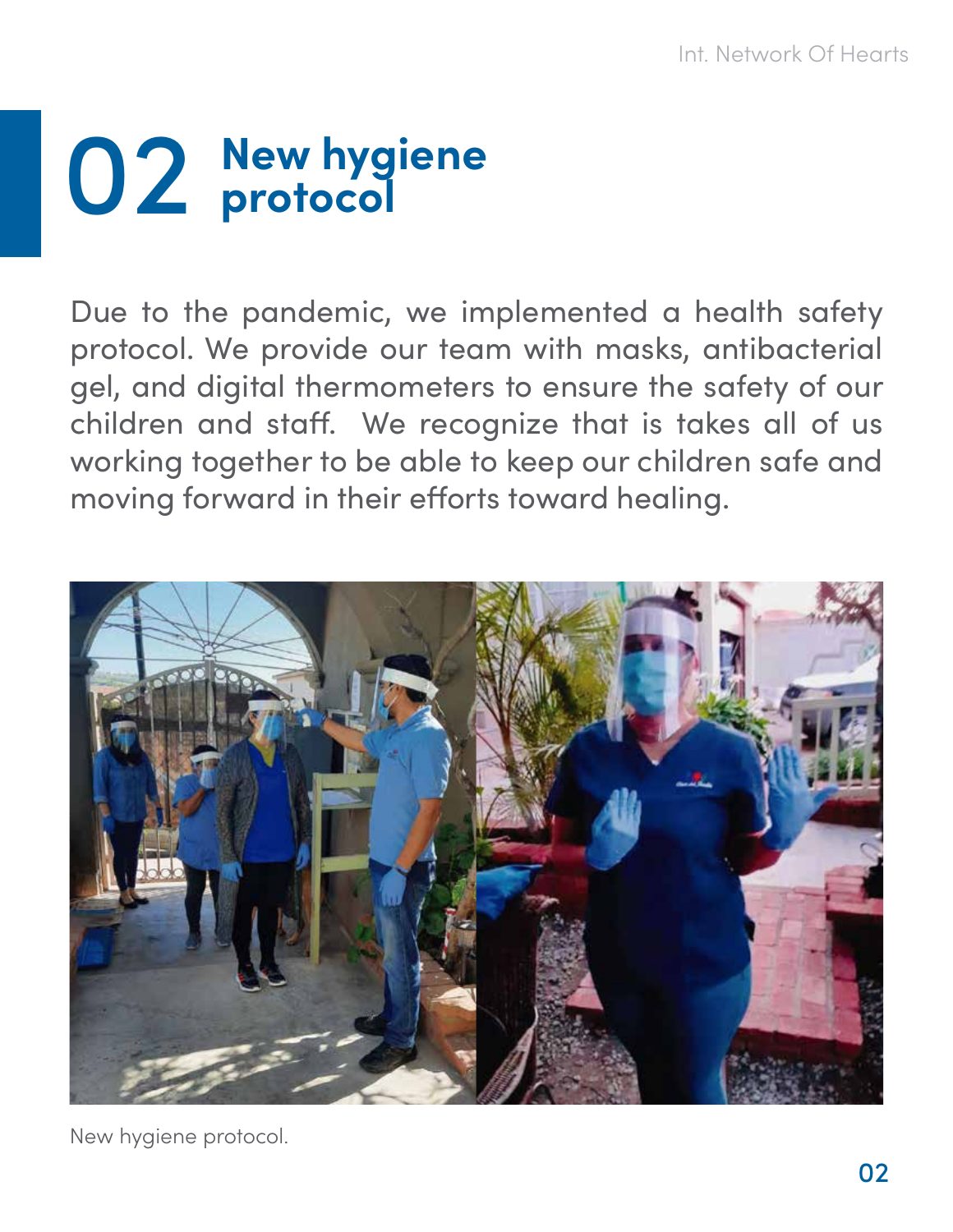### 03 **Installation of new security cameras**

In an effort to continue providing for the safety of our children and employees, we installed new and improved security cameras in the Casa Jardín. We are always looking for the best options for providing a safe and secure environment in which our children can grow!



Installation of new security cameras.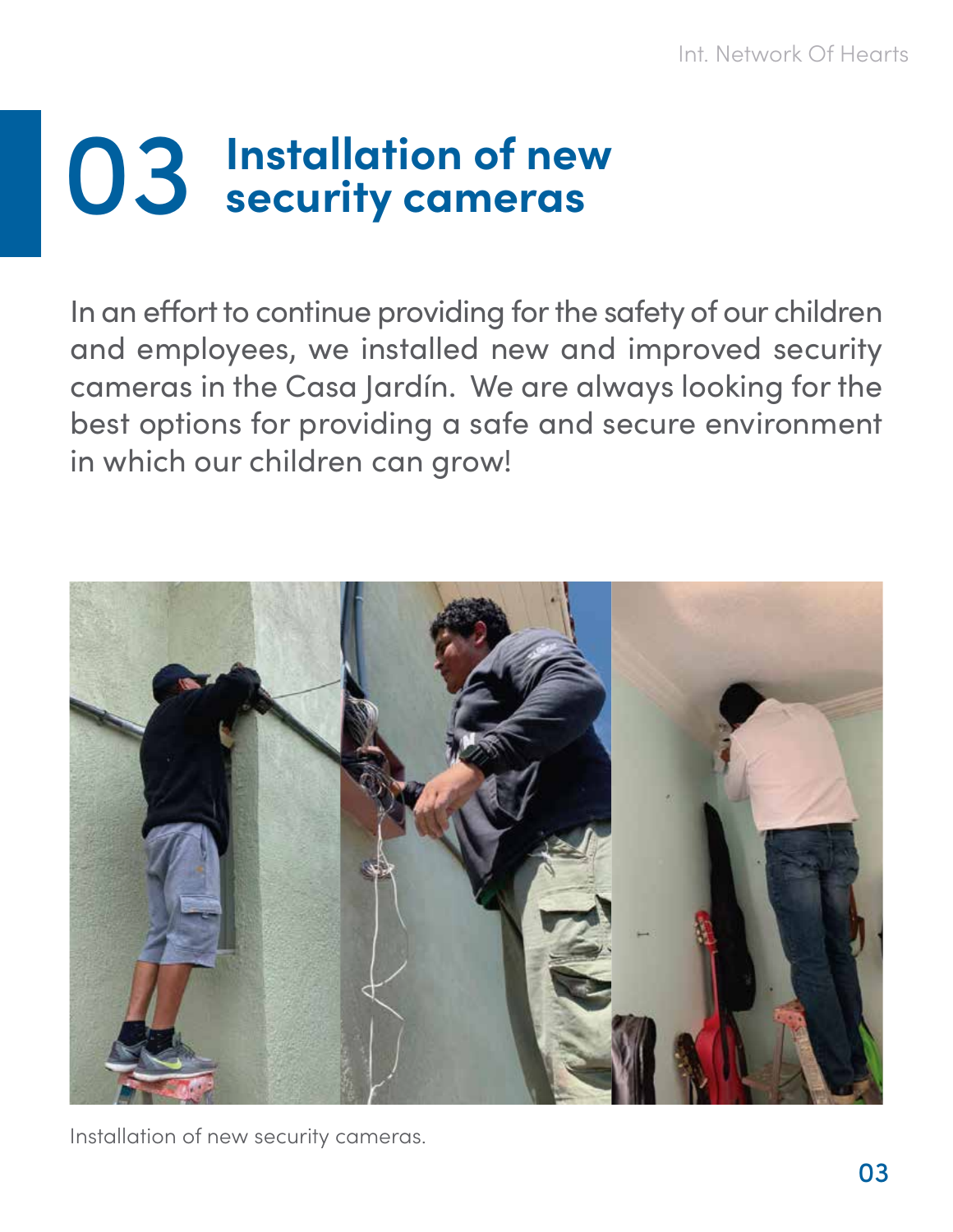# **Refugios La Casa del Jardín**

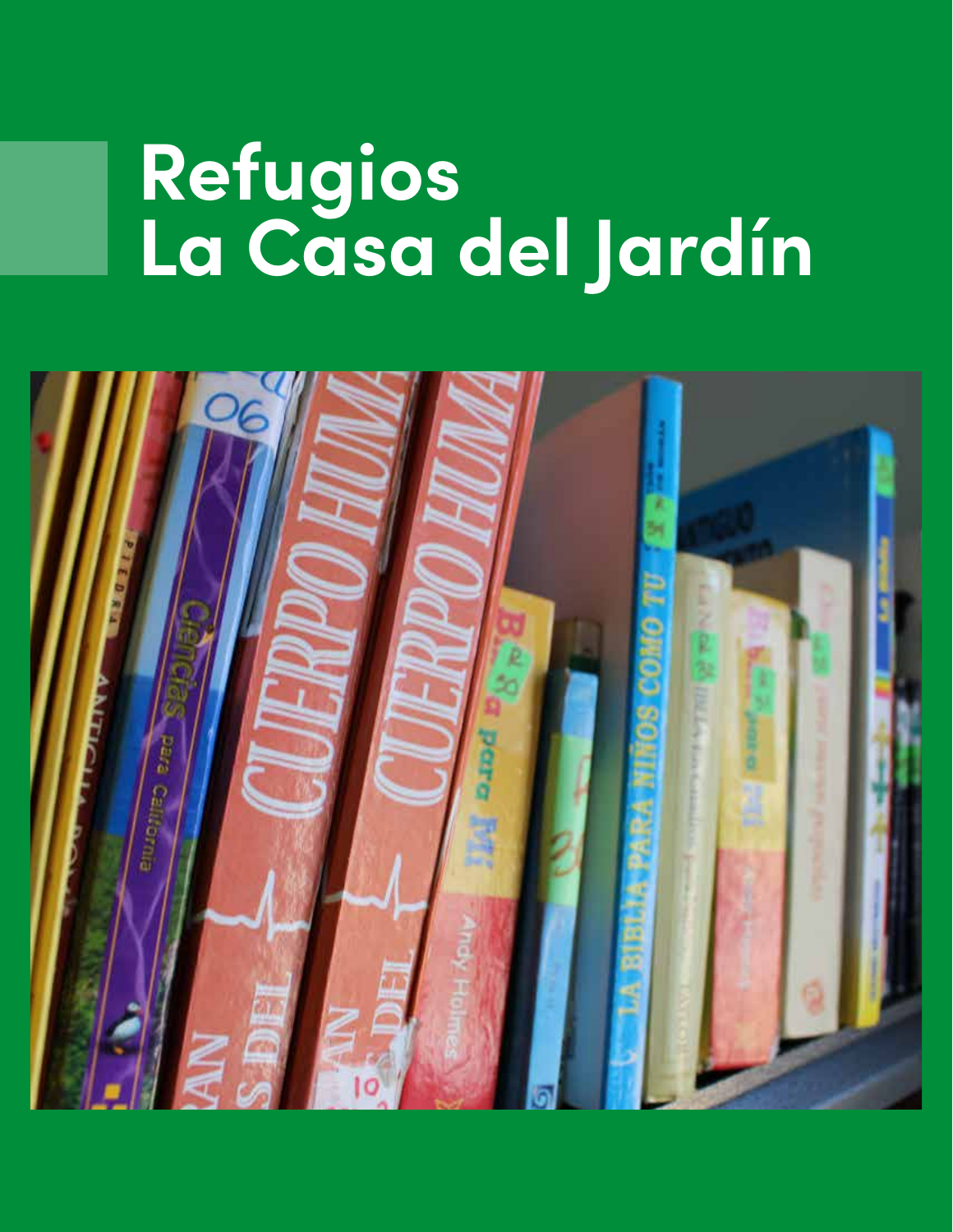### 01 **Bachelor's degree graduation**

We are very proud that one of our young women successfully graduated with a Bachelor's Degree in Business Administration. Thanks to the close relationship between Red Binacional de Corazones and universities in the region, she received a full ride scholarship. She has now been hired by an import/export company in Tijuana, BC.

This great achievement fulfills one of our greatest objectives; the healthy reintegration of survivors into society. Though she is living independently, she still considers Casa del Jardin to be her family and visits often to continue mentoring the children living there. We are not only proud, but thankful for her investment back into the lives of the children going through what she endured herself.



Bachelor's degree graduation.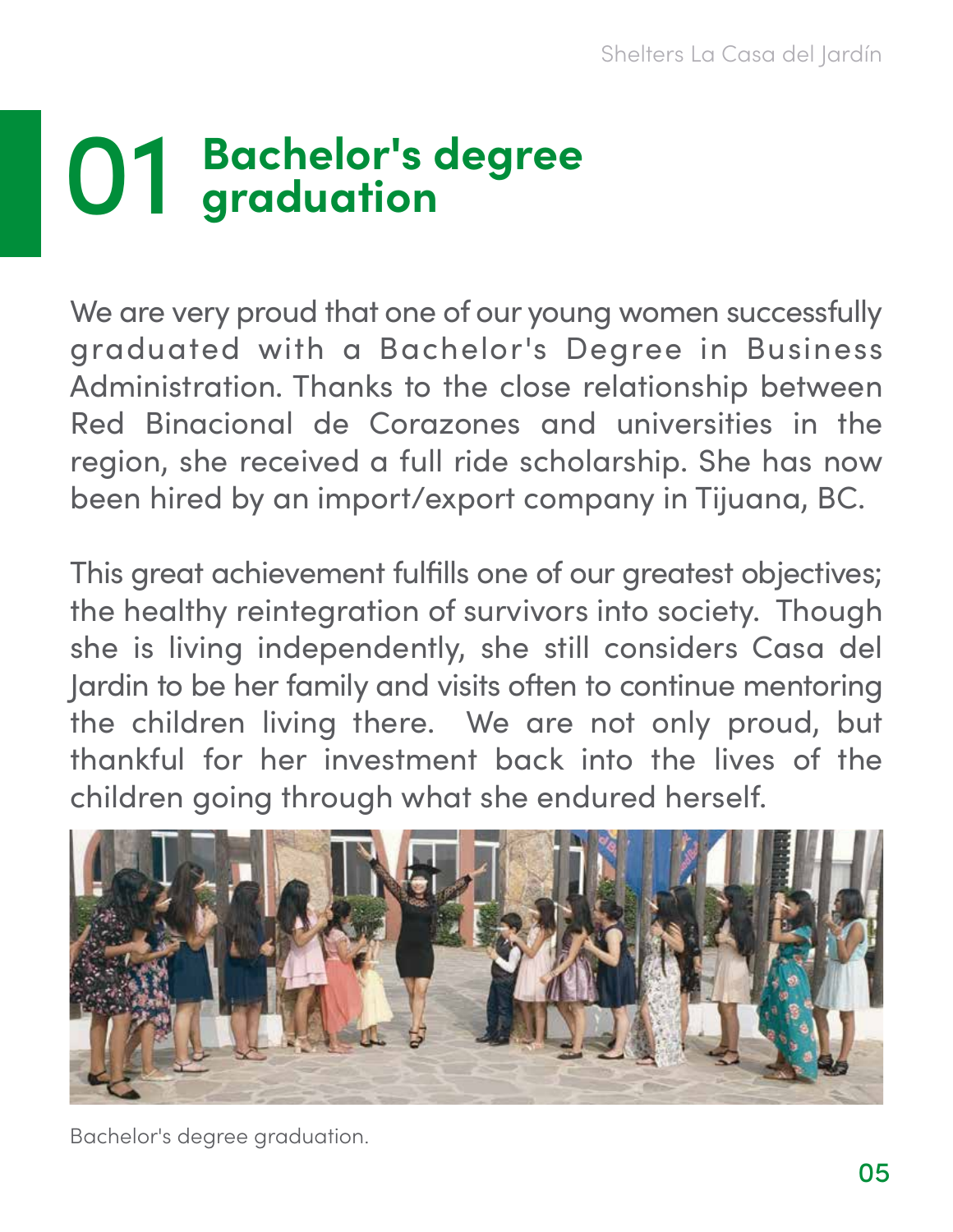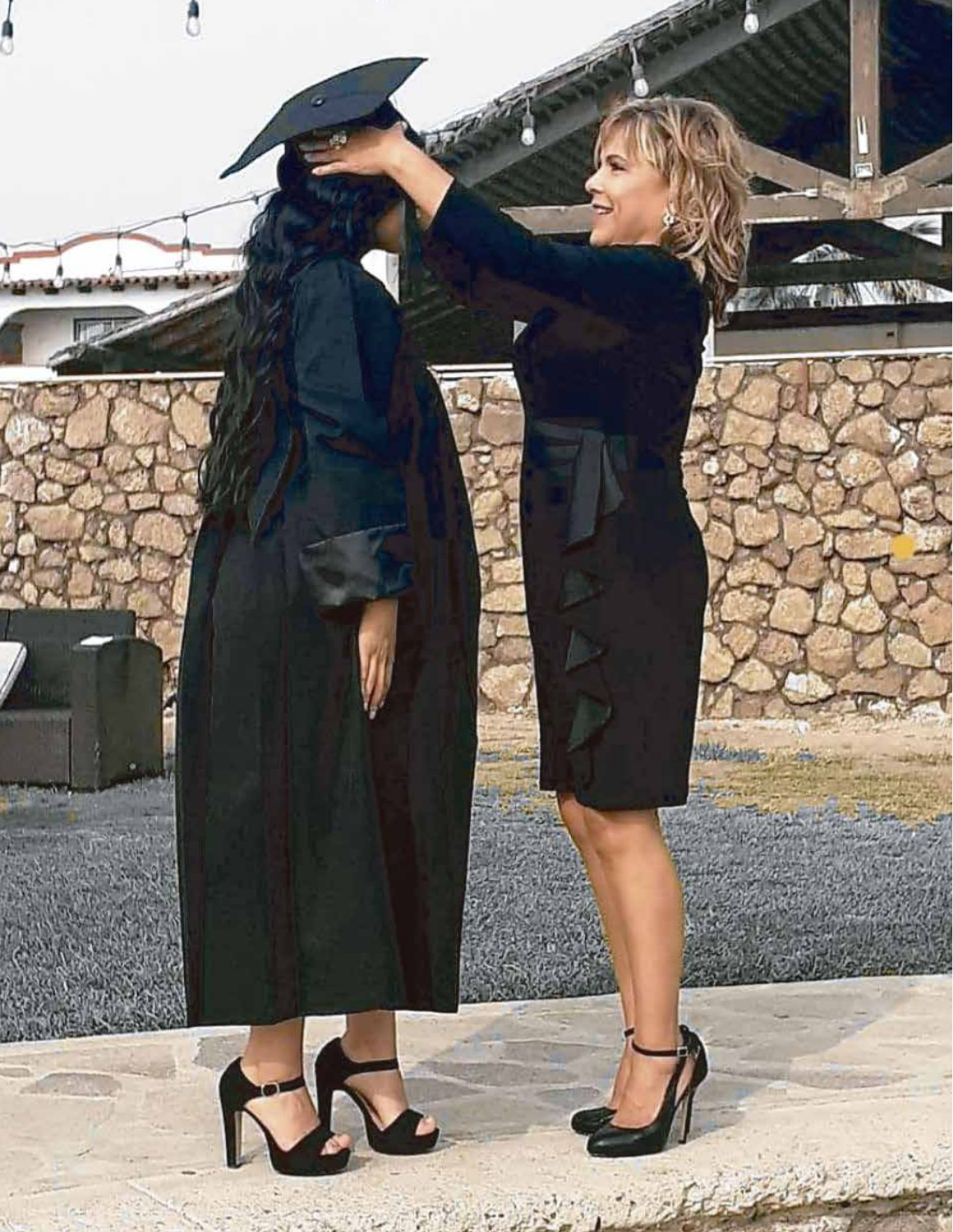### 02 **Visit to Parque de la Amistad**

The Convention of the Rights of the Child establishes in article 31 that recreation and play are rights of every child. We strive to ensure that the rights of our children are fulfilled to the best of our ability. On this occasion the children of Casa del Jardin, had a full day of fun at the Parque de la Amistad, Tijuana B.C. Seeing them be able to run and play freely was an absolute joy!



Visit to El parque de la amistad.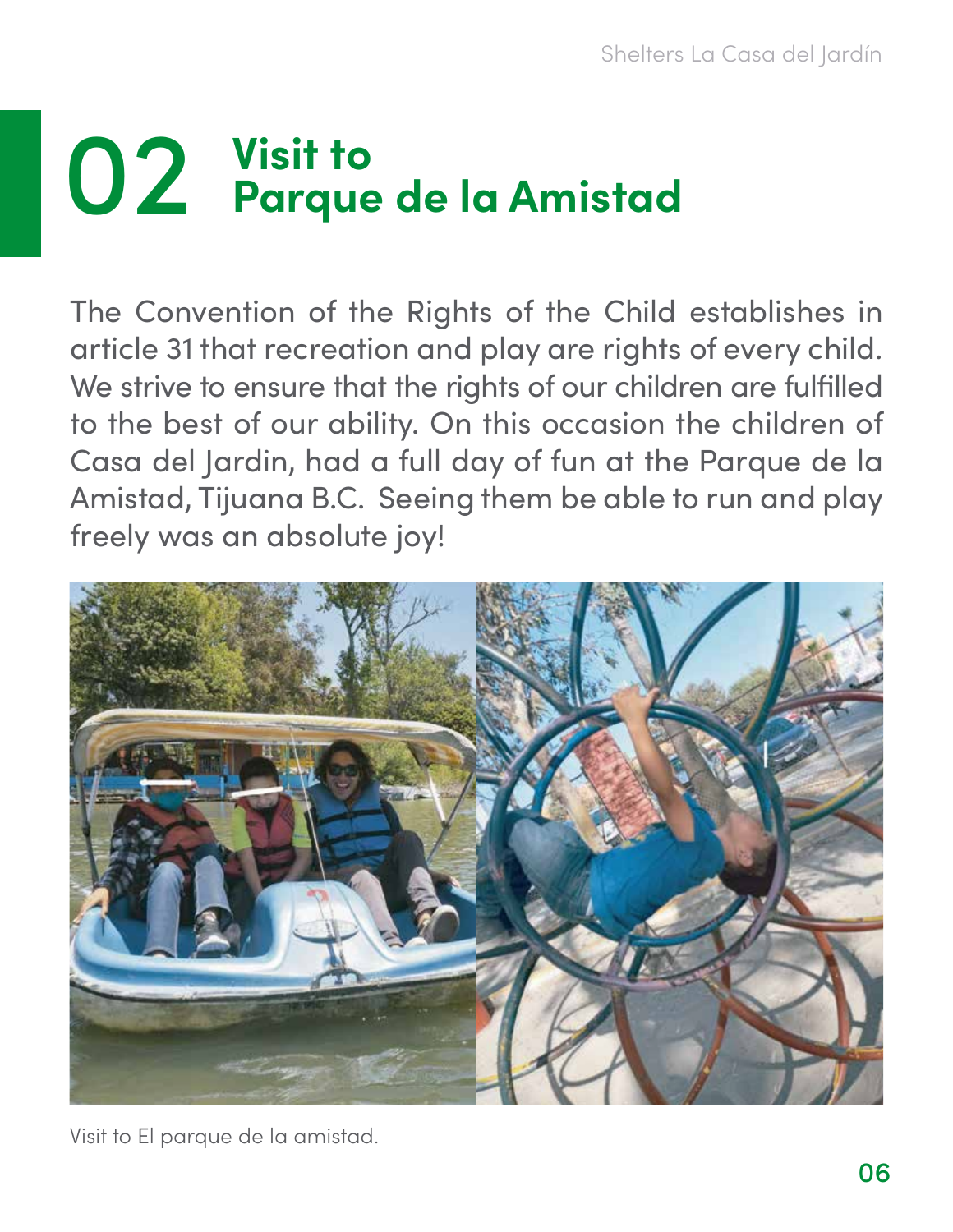### 03 **Harvest in orchard garden**

At the Casa del Jardín, our girls are growing their own vegetables organically. This is thanks to the 3 hydroponic towers that allow them to harvest fresh vegetables such as lettuce, spinach, parsley, etc. This practice teaches our girls the importance of a healthy diet as well as the maintenance and care of harvesting.



Harvest in orchard garden.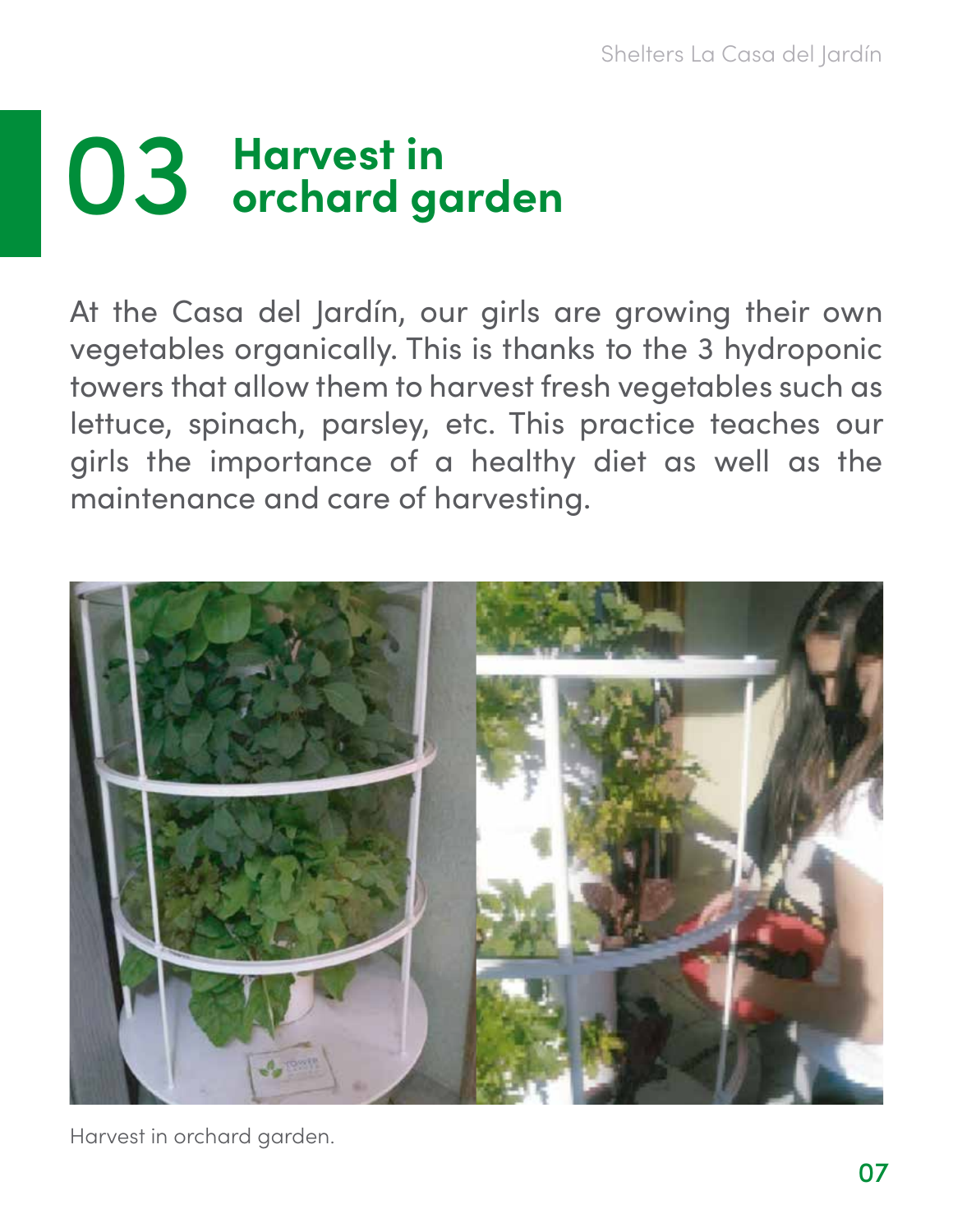### 04 **Dental and orthodontic care**

Access to healthcare is a fundamental right that every child should enjoy. That is why at Casa del Jardin we take on the task of managing services such as dental and orthodontic care. Thanks to our donors we are able to provide such care!



Dental and orthodontic care.